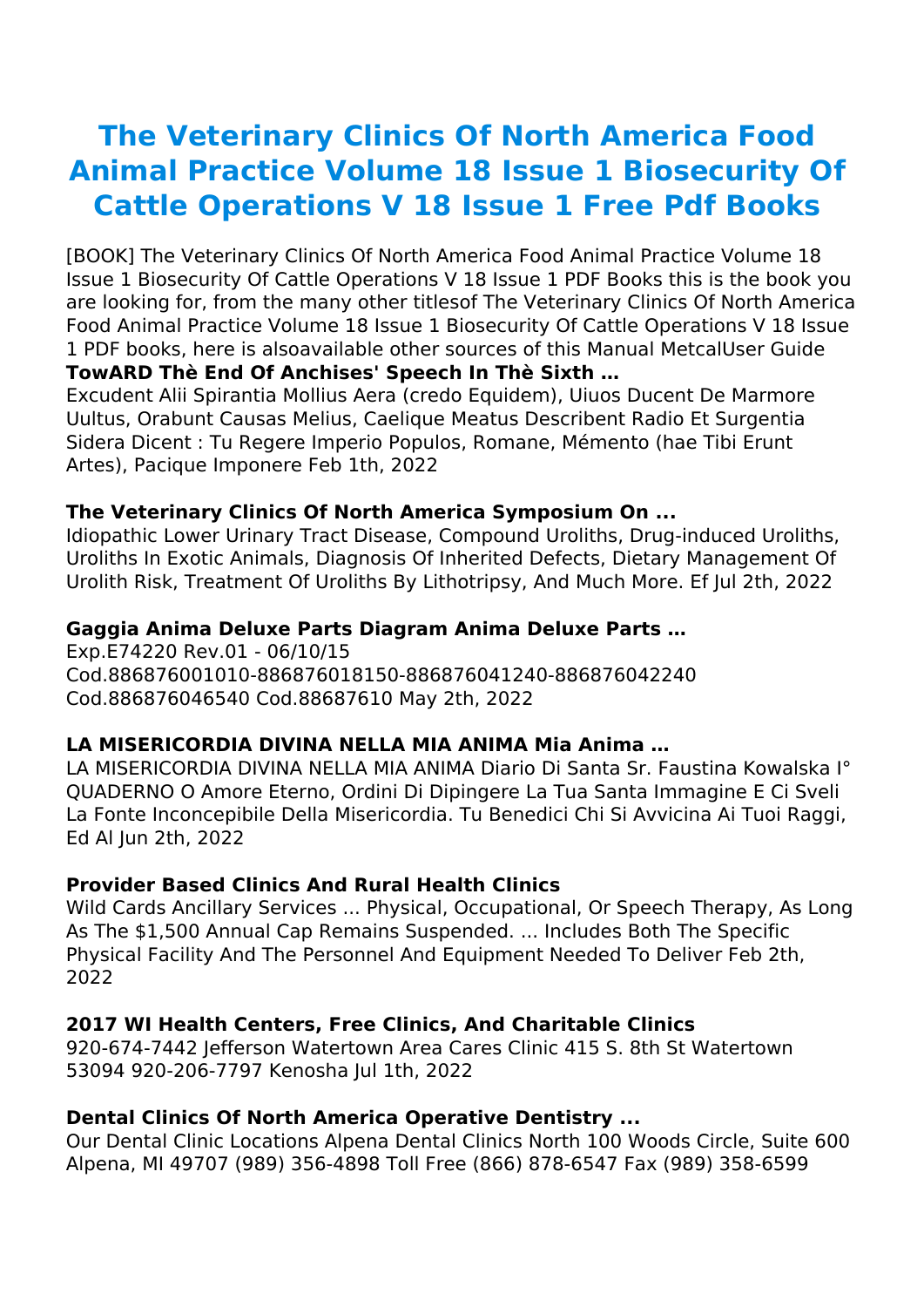## **The Dental Clinics Of North America Temporomandibular ...**

Dental Clinics Of North America - Journal - Elsevier Dental Clinics North 3434 M-119, Suite G Harbor Springs, MI 49740 (231) 348-3970 Fax (231) 348-3946 Toll Free (866) 878-6556. HOURS: Monday – Friday 8:00 Am – 4:30 Pm Locations & Hours | Dental Clinics North Dental Clinics Of North America. View Aims And Scope Guide For Authors. 3.5 ... Jul 2th, 2022

#### **Dental Clinics Of North America Symposium Dental …**

Our Dental Clinic Locations Alpena Dental Clinics North 100 Woods Circle, Suite 600 Alpena, MI 49707 (989) 356-4898 Toll Free (866) 878-6547 Fax (989) 358-6599 HOURS: Monday - Thursday 8:00 Am - 4:30 Pm Friday 7:00 Am - 2:30 Pm Beaver Island Dental Clinics North 37304 Kings Hwy. Feb 2th, 2022

## **The Dental Clinics Of North America July 1965 I The ...**

Dental Clinics Of North America - Journal - Elsevier Dental Clinics North 3434 M-119, Suite G Harbor Springs, MI 49740 (231) 348-3970 Fax (231) 348-3946 Toll Free (866) 878-6556. HOURS: Monday – Friday 8:00 Am – 4:30 Pm Locations & Hours | Dental Clinics North Dental Clinics Of North America. View Aims And Scope Guide For Authors. 3.5 ... Jun 2th, 2022

## **Read Book The Dental Clinics Of North America Te ...**

Dental Clinics Of North America Te Mporomandibular Disorders And Orofacial Pain Volume 35 Number 1 Topic In Dentistry And Is Presented Under The Direction Of An Experienced Guest Editor. Dental Clinics Of North America - Journal - Elsevier Dental Clinics North 3434 M-119, Suite G Harbor Springs, MI 49740 (231) 348-3970 Fax (231) 348-3946 Toll ... Jul 1th, 2022

#### **The Dental Clinics Of North America, April 1984 (Vol.28 ...**

Dental Clinics North Dentist In West Branch, Mi Dental Clinics North Is A Dentist In West Branch, MI. See Dental Services, Procedures, Patient Reviews, Address, Phone Number And Driving Directions Here Now. Home | School Of Dental Medicine Faculty, Students, And Residents At The ECU School Of Dental Medicine Are Passionate About Improving Jan 1th, 2022

## **The Dental Clinics Of North America Maxillo Prosthodontics ...**

Suite B Traverse City, MI 49686 (231) 932-7316 1-866-878-6557 Fax (231) 932-7342. HOURS: Monday – Friday 8:00 Am – 4:30 Pm Locations & Hours | Dental Clinics North Dental Clinics Of North America Updates You On The Latest Trends In Patient Management And The Newest Advances, As Well As Provides Jan 1th, 2022

## **The Dental Clinics Of North America Periodontics Volume 32 ...**

Jun 23, 2021 · Dental Clinics North 2600 Lafranier Rd., Suite B Traverse City, MI 49686 (231) 932-7316 1-866-878-6557 Fax (231) 932-7342. HOURS: Monday –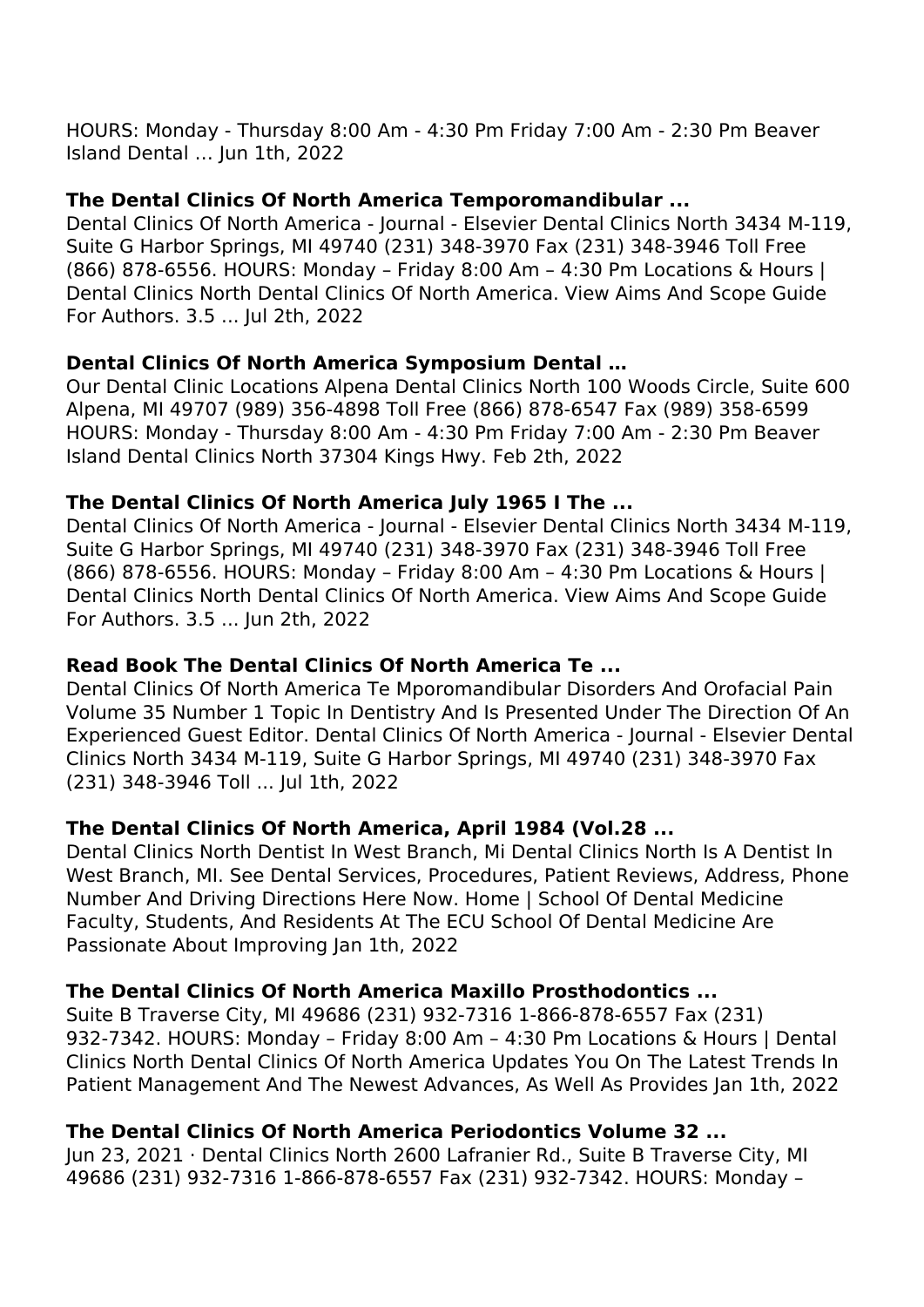Friday 8:00 Am – 4:30 Pm Locations & Hours | Dental Clinics North Apr 1th, 2022

## **The Dental Clinics Of North America Temporomandlar ...**

Dental Clinics Of North America Temporomandlar Disorders And Oro Pain Volume 35 Number 1 Home Page: Dental Clinics Dental Clinics North 2600 Lafranier Rd., Suite B Traverse City, MI 49686 (231) 932-7316 1-866-878-6557 Fax (231) 932-7342. HOURS: Monday – Friday 8:00 Am – 4:30 Pm Page 9/29 Feb 1th, 2022

## **The Surgical Clinics Of North America Nationwide …**

Nationwide Symposium On Emergency Surgery Of Trauma The Surgical Clinics Of North America Nationwide Symposium On Emergency Surgery Of Trauma Page 1/26. File Type PDF The Surgical Clinics Of North America Nationwide Symposium On Emergency Surgery Of Trauma Meet Our Surgeons - The Surgical Clinic Jan 1th, 2022

## **The Surgical Clinics Of North America Surgical Anatomy And ...**

To Find A Reputable Abortion Clinic Near You, Type In The City Or State In The Box Above. North Central Federal Clinic - TRICARE Local Clinic Information. 59th Medical Wing Urgent Care Center. Location: Wilford Hall Ambulatory Surgical Center Basement Hours: 24/7 Telephone: Feb 2th, 2022

## **Equipment List North America Equipment List North America ...**

• Duplo DC 445 Automatic Scorer •Baum ND5 3-Hole Punch • GBC Wire-O Punchers, PBS Automatic Coiling •Ultra 205a Ultra Violet Automated Device Offset Presses – Sheetfed • Eight-color Komori 28 X 40 LS840 With Aqueous Jul 1th, 2022

## **North America Virtual Field Trip #3 North America: Explore ...**

Using An Interactive Whiteboard Or Overhead Projector Show The Class A Map Of Glacier National Park. Provide Them With A Brief Overview Of The Park And Its Ecosystems Using The Background Notes And Web Resources Provided. Distribute Student Handout #1: Wildlife Of … Mar 1th, 2022

## **910 North America The Continent Of North America**

The French Speaking Canadians Were Very Proud Of Their French Roots,2 And ... And The Government Does Its Work In Spanish. If You Look At A Map Or Globe, You Can See That Mexico Is Connected By An Isthmus4 Or Thin Strip Of Land To South America. This Isthmus Contains Seven ... Countries Borde Jun 1th, 2022

# **Sales And Use Tax On Veterinarians And Veterinary Clinics**

If You Close Or Sell Your Business, You Must File A Final Return And Pay All Taxes Due Within 15 Days After Closing Or Selling The Business. Your Final Return Must Cover The Period From Your Most Recent Return Jul 1th, 2022

# **VETERINARY CLINICS SHELTERS & RESCUES**

Sacramento SPCA Santa Cruz SPCA Santa Maria Valley Humane Society Saving Grace Rescue Inc Sequoia Humane Society St. Tammany Humane Society Victor